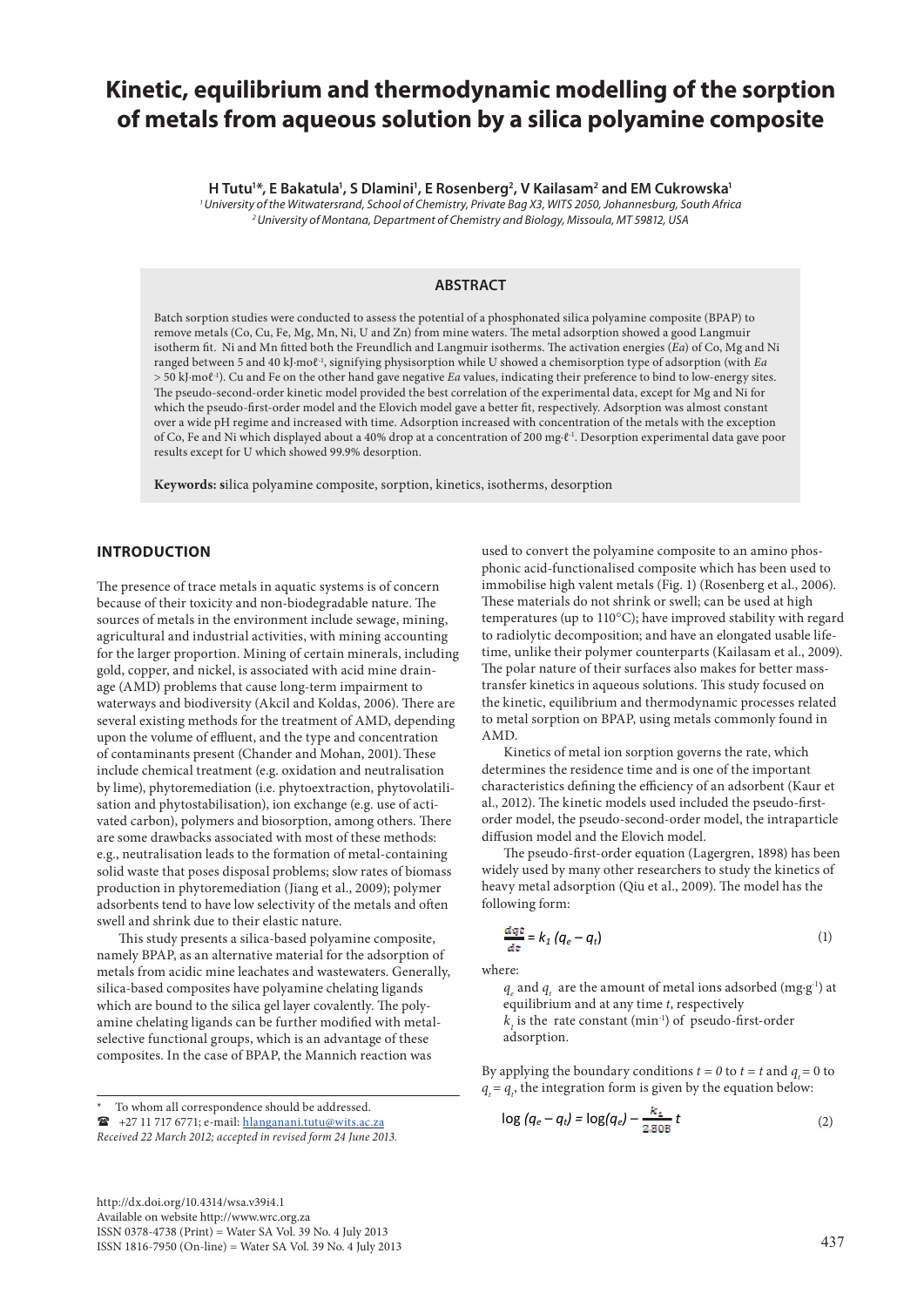The plot of log  $(q_e - q_t)$  vs *t* should give a linear relationship from which  $k_1$  and  $q_2$  can be determined from the slope and intercept of the plot, respectively.

The pseudo second-order equation is expressed as (Ho et al., 1999):

$$
\frac{dq\,\mathbf{t}}{dt} = k_2 \left( q_e - q_t \right)^2 \tag{3}
$$

where:

 $k<sub>2</sub>$  is the rate constant of the pseudo second-order adsorption (gm∙g-1∙min-1)

For the boundary conditions  $t = 0$  to  $t = t$  and  $q_t = 0$  to  $q_t = q_t$ , the integrated form of Eq. (2) becomes:

$$
\frac{1}{(q_{\mathcal{D}} - q_{\mathcal{D}})} = \frac{1}{q_{\mathcal{B}}} + k \ t \tag{4}
$$

The linear form of Eq. (3) is given by the following equation:

$$
\frac{\varepsilon}{q_{\varepsilon}} = \frac{1}{k_{\varepsilon} q \varepsilon^2} + \frac{1}{q_{\varepsilon}}(t) \tag{5}
$$

If the pseudo-second-order is applicable, the plot  $t/q_t$  vs  $t$  should give a straight line.  $q_{e}$  and  $k_{2}$  may be determined from the slope and intercept of the plot, respectively.

The Elovich model describes the chemical nature of the adsorption and is generally expressed as (Günay et al., 2007):

$$
\frac{dq_{\rm T}}{dt} = \alpha \exp(-\beta q_{\rm t})
$$
\n(6)

where:

 $\alpha$  is the initial adsorption rate (mg⋅g<sup>-1</sup>⋅min<sup>-1</sup>) and β is the Elovich constant related to the surface coverage  $(g·mg<sup>-1</sup>)$ 

By applying the boundary conditions  $q_t = 0$  at  $t = 0$  and  $q_t = q_t$  at  $t = t$ , the integrated form of Eq. (6) is:

$$
q_t = \frac{1}{\beta} \ln(\alpha \beta) + \frac{1}{\beta} \ln(t) \tag{7}
$$

The plot of  $q_t$  vs  $ln(t)$  should yield a linear relationship with a slope of (1/β) and an intercept of (1/β)  $ln(\alpha\beta)$ .

The intraparticle diffusion model is characterised by a linear relationship between the amount adsorbed at time  $t\left(q_{t}\right)$ and the square root of the time, and is expressed as (Allen et al., 1989):

$$
q_t = k_{id}t^{1/2} + C \tag{8}
$$

where:

*q*<sub>*i*</sub> is the amount of metal ion adsorbed at time *t* (min) expressed (mg⋅g<sup>-1</sup>),  $k_{id}$  is the initial rate constant (mg∙g-1∙min-1/2) of intraparticle diffusion, *t* is the time of sorption duration (min), and *C* gives information about the boundary layer thickness

A normalised standard deviation (Δq) was used in order to compare the validity of each model.  $\Delta q$  (%) is calculated by the following expression (Wang et al., 2007):

$$
\Delta q \, (\%) = 100 \cdot \sqrt{\sum_{i=1}^{n} \left( \frac{q_{\text{exp}} - q_{\text{cal}}}{q_{\text{exp}}} \right)^2 \over n - 1}
$$
 (9)

where:

 $q_{\text{exp}}$  is the experimental metal ion uptake

*q<sub>cal</sub>* the calculated amount of metal ions adsorbed and *n* is the number of data points

The goodness-of-fit of the models to the experimental data was controlled by comparison of the correlation coefficients *R* and standard errors *S*. The CurveExpert 1.3 program was used to fit the experimental data with the confidence level set at 95%.

Adsorption equilibria provide fundamental physicochemical data for evaluating the applicability of the adsorption process as a unit operation (Srivastava and Rupainwar, 2011). In this study, the Langmuir and Freundlich isotherms expressions were used for the anaysis of the equilibrium data.

The linear form of the Langmuir equation is:

$$
\frac{\sigma_g}{\sigma_g} = \frac{1}{\sigma_o \, K_L} + \frac{\sigma_g}{\sigma_o} \tag{10}
$$

where:

*q*<sub>⊥</sub>(mg⋅g<sup>-1</sup>) is the equilibrium adsorption capacity,

*K*, is a constant related to the energy of adsorption,

*C<sub>a</sub>* (mg⋅ℓ<sup>-1</sup>) is the concentration at equilibrium and

 $q_{_o}(\mathrm{mg}\text{-}g\text{-}{}l)$  is the maximum amount adsorbed required to saturate a unit mass of adsorbent.

*b* and  $q_o$  are obtained from the slope of the plot  $C_e/q_e$ versus *C* 

A good fit of this equation reflects monolayer adsorption (Teng and Hsieh, 1998).

The Freundlich model is as follows:

$$
q_e = K_f (C_e)^{1/n} \tag{11}
$$

where:

 $K_{\rm f}$  and  $n$  are equilibrium constants indicative of adsorption capacity and adsorption intensity, respectively (Cozmuta et al., 2012; Teng and Hsieh, 1998)

The linearised form of the Freundlich equation can be used:

$$
\log q_e = \log K_f + 1/n \log C_e \tag{12}
$$

where:

*C*<sub>a</sub> is the equilibrium phase ion concentration (mg⋅ℓ<sup>-1</sup>) and *q* is the adsorption capacity at equilibrium (mg⋅g<sup>-1)</sup>

The  $n$  and  $K_f$  values can be obtained from the slopes and intercepts of the isotherm. If the value of *n* is between 1 and 10, this refers to a beneficial isotherm. The linear regression analysis was carried out with the CurveExpert 1.3.

Zheng et al. (2009) stated that the essential characteristics of a Langmuir isotherm can be expressed in terms of a dimensionless separation factor, *Rs*, which is defined by the following equation:

$$
R_S = \frac{1}{1 + aC_0} \tag{13}
$$

where:

*a* is the Langmuir constant,

 $C_{\rho}$  is the initial concentration (mg⋅ℓ<sup>-1</sup>),

- $R_s$  indicates the shape of the isotherm as follows:
	- *Rs* > 1 Unfavourable
	- $R_s = 1$  Linear
	- 0 < *Rs* < 1 Favourable
	- *Rs* = 0 Irreversible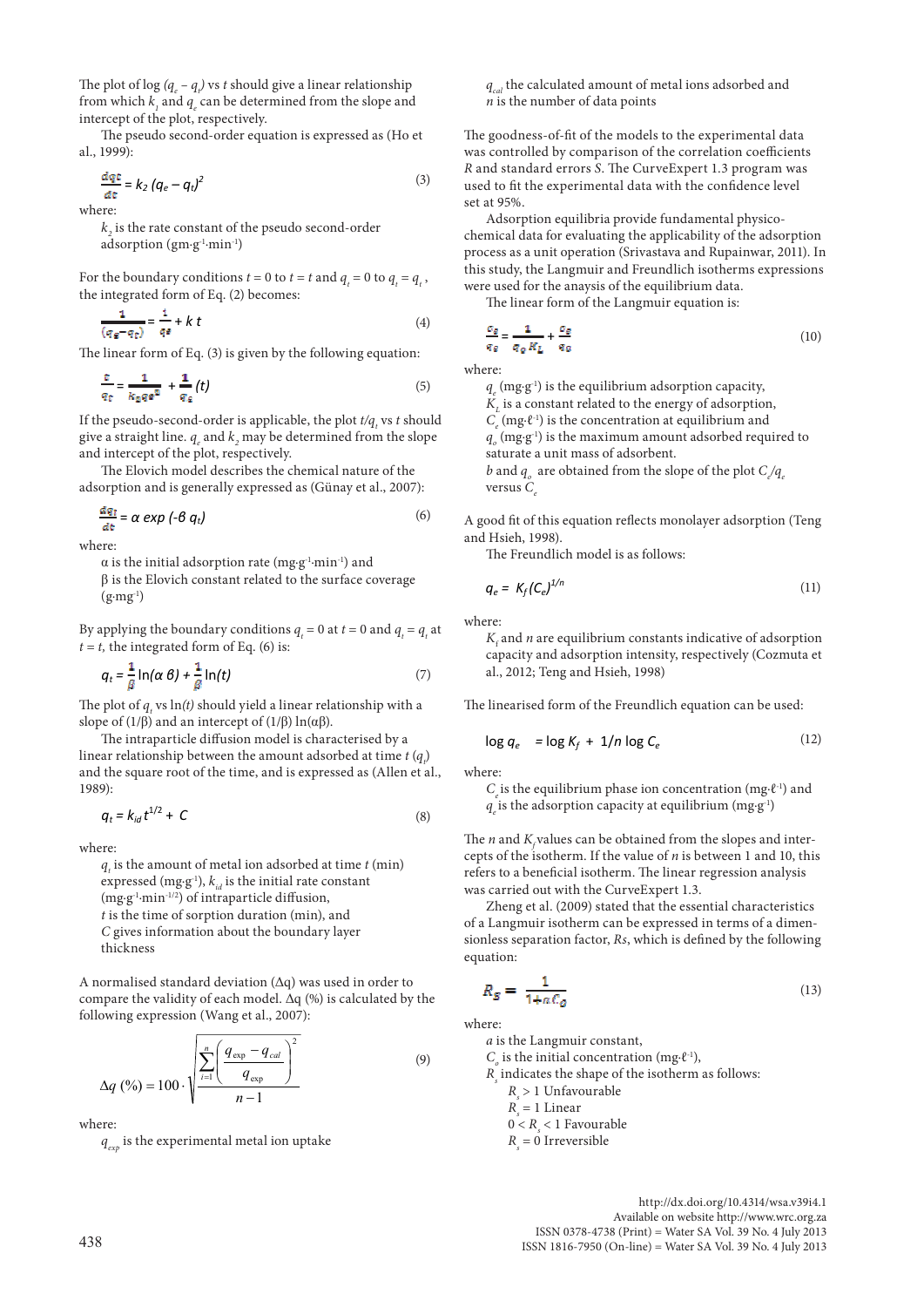



## **EXPERIMENTAL PROTOCOL**

#### **Materials**

#### *Synthesis of BPAP by the Mannich Reaction*

The silica polyamine composite BP-1 is first synthesised and used as a precursor for making BPAP. The synthesis of BPAP is mentioned in detail in other work by co-authors of this study (Rosenberg et al., 2006; Kailasam et al., 2009). 10 g of BP-1 was mixed with a reagent solution of 30 mℓ of 2 mol∙ℓ-1 HCl and 10 g of phosphonic acid  $(H_3PO_3)$  in a 250 m $\ell$  flask equipped with an overhead stirrer. The flask was heated to 95°C, and 9 mℓ of formaldehyde (CH<sub>2</sub>O) solution (37.7%) was gradually added with stirring. The reaction mixture was heated at 95°C for 24 h. The flask was cooled and the product was filtered. The resulting composite was washed three times with 40 mℓ of deionised water; once with 40 mℓ of 1 mol⋅ℓ<sup>-1</sup> NaOH; three times with 40 mℓ of deionised water; once with 40 mℓ of 0.5 mol⋅ℓ<sup>-1</sup> H<sub>2</sub>SO<sub>4</sub>; two more times with 40 mℓ of deionised water; twice with 40 mℓ of methanol; and dried to a constant mass at 65°C. A mass gain of 20% and 22% was obtained starting with BP-1.

The elemental composition of the BPAP made from BP-1 is 14.20% C, 3.03% H, 3.36% N, 4.34% P (Kailasam et al., 2009; Hughes et al., 2006).

## **Adsorption studies**

Reagents used for the sorption studies were of analytical grade. Standards used for quantification were of high purity and were obtained from Merck, South Africa. The metal ion solutions  $(Co^{2+}$ ,  $Cu^{2+}$ ,  $Fe^{2+}$ ,  $Mg^{2+}$ ,  $Mn^{2+}$ ,  $Ni^{2+}$ ,  $U^{6+}$  (as  $UO_2^{2+}$ ) and  $Zn^{2+}$ ) were prepared by weighing appropriate amounts of the nitrate salts to make 1 000 mg⋅ℓ<sup>-1</sup>stock solutions. Appropriate aliquots were taken from these standards for subsequent dilution to the desired concentration level. Adsorption for single-component solutions was done using an optimised solid: solution ratio of 1:50.

The effect of pH on adsorption was assessed over the pH range 2–10 and the thermodynamic parameters were calculated at 18 °C and 30°C. The effects of metal concentrations were assessed in the range 10–200 mg  $\ell$ <sup>-1</sup> while contact time was in the range 0–180 min. The metal ion concentrations were measured using a Genesis Inductively Coupled Plasma Optical Emission Spectrometer (ICP-OES) (Spectro, Kleve, Germany).

The adsorption capacity was calculated using the general equation:

$$
q_e = \frac{(c_o - c_e)v}{M}
$$
 (14)

where:

 $q_{\text{e}}$  is the amount of metal ions adsorbed (mg⋅g<sup>-1</sup>),

 $C$ <sub>c</sub> and  $C$ <sub>t</sub> are metal ion concentrations in solution before and after adsorption (mg∙ℓ-1),

*V* the volume of the medium  $(ℓ)$ , and

*M* the amount of BPAP used in the reaction mixture (g)

## **Desorption studies**

Batch desorption tests of metals (regeneration of BPAP) were conducted using  $\mathrm{H}_2\mathrm{SO}_4$ , ethylene diamine tetraacetic acid (EDTA) and  $\rm Na_{2}CO_{3}$  with concentrations ranging from 0.1–3.0 mol∙ℓ-1 with 1.0 g of BPAP sorbent containing the desired concentration of metal ions. The mixture was agitated in 250 mℓ bottles at 150 r∙min-1 for 12 h using a mechanical automated shaker. The solution was then filtered using Whatman No. 41 filter paper. The concentration of the metal ions in the filtrate was measured using ICP-OES.

# **RESULTS AND DISCUSSION**

# **Effect of pH**

The results for the effect of pH on metal adsorption are shown in Fig. 2. Adsorption was based on a solution containing 5 mg∙ℓ-1 of each metal.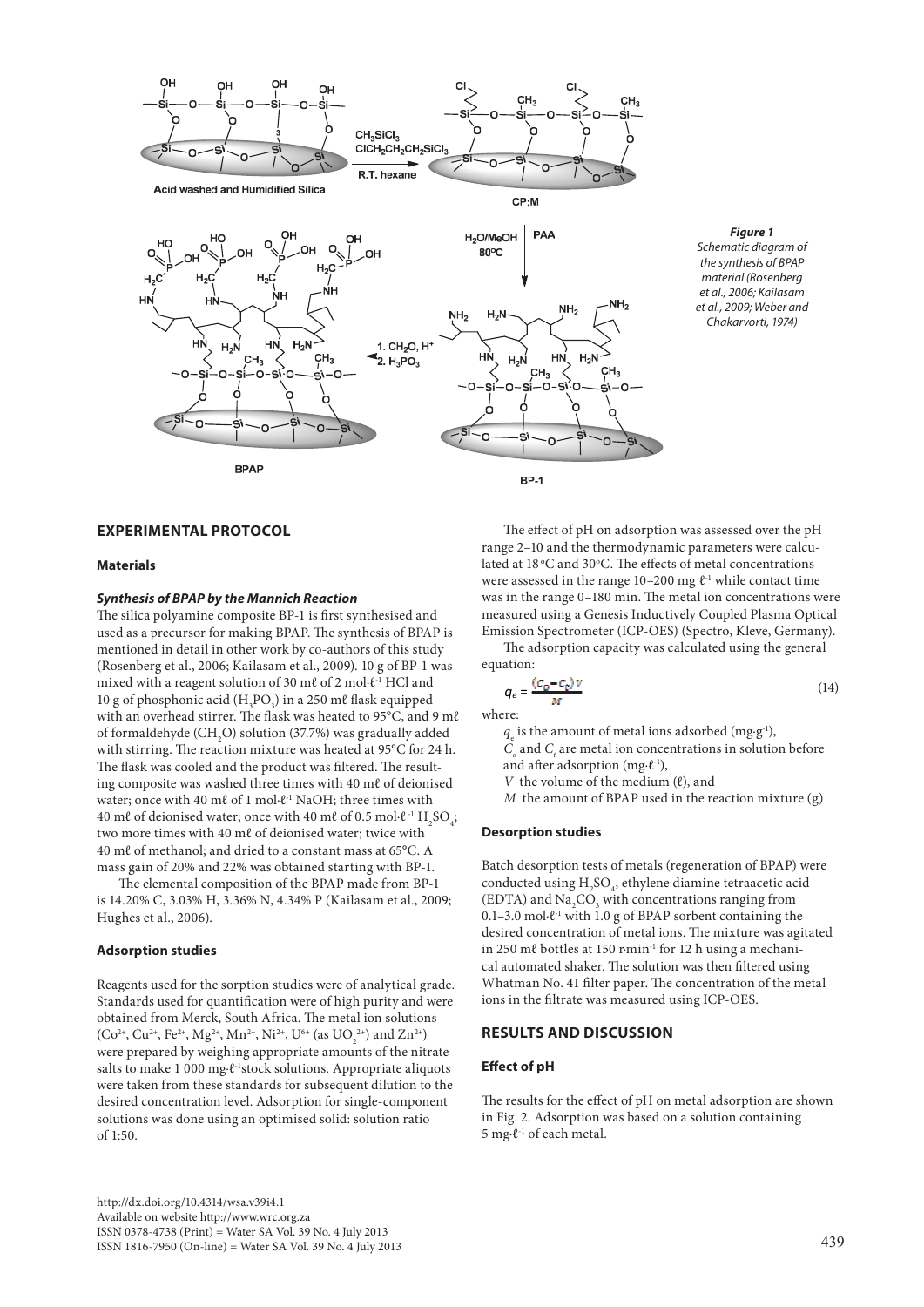

*Dependence of metal ion adsorption on pH*

The adsorption for all the metals was in the range 99.9– 100%. The elevated adsorption at low pH regimes shows that this adsorbent has potential to be applied in the remediation of AMD. Equilibrium is reached at pH 4, and the trend of increasing adsorption for all of the metals levels off beyond that, where equilibrium dominates. Metals such as uranium, manganese, nickel, zinc and magnesium were removed efficiently. As pH increases from 2–10, there is 99–100% adsorption for all of the abovementioned metals, which suggests that changes in pH do not affect the adsorption of these metals. Even in the low pH regime, where there is a higher concentration of hydrogen ions, competition between metal and hydrogen ions appears to play no significant role.

The high percentage adsorption of metals at high pH (6–10) could be a combination of adsorption and precipitation, because at high pH metals begin to hydrolyse, therefore precipitate out of solution forming hydroxides. It is thus difficult to deduce whether adsorption or precipitation is taking place at these pH ranges. Further studies will have to be conducted to establish the type of reaction happening within these pH ranges.

# **Effect of concentration**

The results for the dependence of adsorption on metal ion concentration are presented in Fig. 3. A pH of 2.5 was chosen in order to assess how efficiently adsorption would occur in acidic mine leachates.

Cu, Mg, Mn, U and Zn showed a constant maximum adsorption as the feed concentration of each metal increased from 10 mg∙ℓ-1 to 200 mg∙ℓ-1. The adsorption of Co and Ni decreased beyond 60 mg∙ℓ-1, while that for Fe decreased beyond 90 mg⋅ℓ<sup>-1</sup>. The trend is correlated to the activation energies



*Dependence of metal ion adsorption on concentration at pH 2.5*

obtained in Table 1. Ni had an *Ea* value of 0.76 kJ∙moℓ-1 (defining a diffusion mechanism) while Fe and Co had negative *Ea* values of −90.51 and −2.61 kJ∙moℓ-1, respectively. The negative values depict preference for low energy sites during adsorption, which could have been exhausted at 60 and 90 mg∙ℓ-1.

# **Thermodynamic parameters**

The thermodynamic criteria for sorption are well explained by evaluation of the three important thermodynamic parameters, namely: change in enthalpy (ΔH), Gibbs free energy change (Δ*G*) and entropy change (Δ*S*). Net enthalpy change (Δ*H*) is related to  $\Delta G$  and  $\Delta S$  as  $\Delta G = \Delta H$  - *T* ( $\Delta S$ ). The thermodynamic parameters calculated are given in Table 1.

In this process, changes in temperature (291 K and 303 K) did not have much effect on the adsorption of the metals. The adsorption percentage of the metals ranges from 99.84 to 100%, showing that this adsorbent efficiently removed the metal ions from the solution.

The trend in the Gibbs free energy shows negative values for all of the metals tested, which indicates that the adsorption process of these metals was spontaneous. A positive or a negative change in enthalpy indicates whether a reaction is endothermic or exothermic. ∆*H*o values for Cu, Fe and Zn are negative, implying that the process is exothermic for these ions. Most of the metals showed positive ∆H<sup>°</sup> values indicating that their adsorption was endothermic. The activation energy (*Ea*) values obtained in Table 1 show that most of the metals adsorb via physisorption , with the exception of U which adsorbs by chemisorption. A reaction is classified as physisorption when the *Ea* ranges between 5 and 40 kJ∙moℓ-1, whereas chemisorption has an *Ea* value between 40 and 800 kJ∙moℓ-1 (Boparai et al., 2010).

|                                                                                                                   |                                                                     |       |                                               | <b>TABLE 1</b>                                       |                                                                  |                           |               |  |  |  |  |
|-------------------------------------------------------------------------------------------------------------------|---------------------------------------------------------------------|-------|-----------------------------------------------|------------------------------------------------------|------------------------------------------------------------------|---------------------------|---------------|--|--|--|--|
| Thermodynamic parameters for the adsorption of metals (at 291 K and 303 K) on the BPAP silica polyamine composite |                                                                     |       |                                               |                                                      |                                                                  |                           |               |  |  |  |  |
| <b>Metal</b> ion                                                                                                  | <b>Activation</b><br>energy (Ea)<br>$kJ \cdot \text{mod} \ell^{-1}$ |       | <b>Adsorption capacity (AC)</b><br>$mqq^{-1}$ | Enthalpy $(\Delta H^{\circ})$<br>$kJ \cdot mol^{-1}$ | Gibbs free energy $(\varDelta G^{\circ})$<br>$kJ \cdot mol^{-1}$ | <b>Type of adsorption</b> |               |  |  |  |  |
|                                                                                                                   |                                                                     | 291 K | 303 K                                         |                                                      | 291 K                                                            | 303 K                     |               |  |  |  |  |
| $Co2+$                                                                                                            | 14.78                                                               | 4.405 | 4.317                                         | 34.04                                                | $-13.06$                                                         | $-1.5$                    | Physisorption |  |  |  |  |
| $Cu2+$                                                                                                            | $-2.613$                                                            | 4.742 | 4.751                                         | $-6.018$                                             | $-13.06$                                                         | $-13.42$                  | Undefined     |  |  |  |  |
| $Fe2+$                                                                                                            | $-90.51$                                                            | 4.658 | 4.905                                         | $-208.4$                                             | $-10.14$                                                         | $-22.44$                  | Undefined     |  |  |  |  |
| $Mg^{2+}$                                                                                                         | 5.104                                                               | 4.954 | 4.950                                         | 11.76                                                | $-28.65$                                                         | $-27.95$                  | Physisorption |  |  |  |  |
| $Mn^{2+}$                                                                                                         | 19.792                                                              | 4.997 | 4.996                                         | 45.58                                                | $-52.48$                                                         | $-49.79$                  | Physisorption |  |  |  |  |
| $Ni2+$                                                                                                            | 0.757                                                               | 4.383 | 4.378                                         | 1.744                                                | $-2.98$                                                          | $-2.87$                   | Diffusion     |  |  |  |  |
| $Zn^{2+}$                                                                                                         | 16.04                                                               | 4.796 | 4.983                                         | $-369.4$                                             | $-15.39$                                                         | $-37.19$                  | Physisorption |  |  |  |  |
| $U^{6+}$                                                                                                          | 54.61                                                               | 4.999 | 4.999                                         | 125.7                                                | $-66.4$                                                          | $-58.97$                  | Chemisorption |  |  |  |  |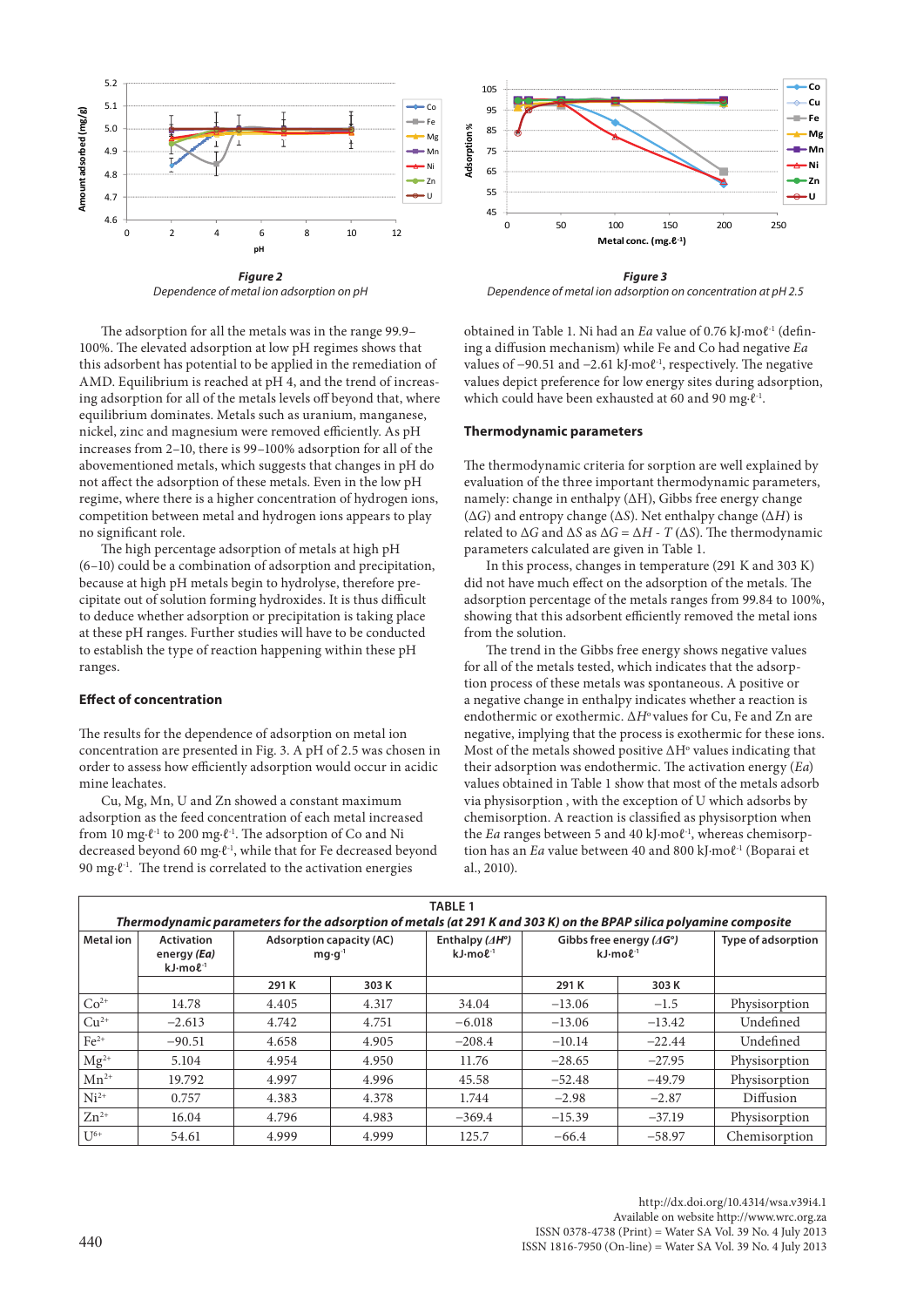| <b>TABLE 2</b><br><b>Reaction rates for different time periods</b> |                                                  |          |           |           |          |           |          |  |  |  |  |  |
|--------------------------------------------------------------------|--------------------------------------------------|----------|-----------|-----------|----------|-----------|----------|--|--|--|--|--|
| <b>Time</b>                                                        | Rate ( $mq \cdot \ell^{-1}$ ·min <sup>-1</sup> ) |          |           |           |          |           |          |  |  |  |  |  |
| (min)                                                              | $Co2+$                                           | $Fe2+$   | $Mq^{2+}$ | $Mn^{2+}$ | $Ni2+$   | $Zn^{2+}$ | $U^{+6}$ |  |  |  |  |  |
| $\theta$                                                           | $\theta$                                         | $\Omega$ | $\Omega$  | $\theta$  | $\theta$ | $\Omega$  | $\Omega$ |  |  |  |  |  |
| 10                                                                 | 5.120                                            | 4.440    | 0.222     | 0.007     | 0.235    | 4.420     | 4.920    |  |  |  |  |  |
| 30                                                                 | 1.205                                            | 0.995    | 0.037     | 0.005     | 0.372    | 1.695     | 2.286    |  |  |  |  |  |
| 60                                                                 | 0.293                                            | 0.540    | 0.003     | 0.003     | 0.341    | 0.300     | 0.090    |  |  |  |  |  |
| 120                                                                | 0.092                                            | 0.145    | 0.005     | 0.002     | 0.087    | 0.060     | 0.009    |  |  |  |  |  |
| 180                                                                | 0.007                                            | 0.087    | 0.004     | 0.001     | 0.029    | 0.008     | 0.002    |  |  |  |  |  |

**TABLE 3**

|              | 10 J D D D J<br>Kinetic models at 291 K and pH 2.5 |       |                    |            |                                        |       |                |                      |                                   |                                      |                |                         |                                |       |                |            |
|--------------|----------------------------------------------------|-------|--------------------|------------|----------------------------------------|-------|----------------|----------------------|-----------------------------------|--------------------------------------|----------------|-------------------------|--------------------------------|-------|----------------|------------|
| <b>Metal</b> |                                                    |       | Pseudo-first-order |            | Pseudo-second order                    |       |                | <b>Elovich model</b> |                                   |                                      |                | Intraparticle diffusion |                                |       |                |            |
| ion          | K.                                                 | s     | R <sup>2</sup>     | $\Delta q$ | κ,                                     | s     | R <sup>2</sup> | Δq                   | β                                 | α                                    | R <sup>2</sup> | $\Delta q$              | $\mathbf{k}_{\rm id}$          | a     | R <sup>2</sup> | $\Delta q$ |
|              | $(min^{-1})$                                       |       |                    | (9/6)      | $(q \cdot mq^{-1} \cdot$<br>$min^{-1}$ |       |                | (%)                  | $*10^{-3}$<br>$(q \cdot mq^{-1})$ | $(mq \cdot q)$<br><sup>1</sup> ·min) |                | (%)                     | $(mq \cdot q)$<br>$\cdot$ min) |       |                | (%)        |
| $Co2+$       | 0.145                                              | 0.434 | 0.690              | 55.6       | 0.242                                  | 0.696 | 0.910          | 8.24                 | 597                               | 0.215                                | 0.956          | 0.75                    | 0.607                          | 0.500 | 0.835          | 48.6       |
| $Fe2+$       | 0.220                                              | 0.108 | 0.541              | 58.3       | 0.278                                  | 0.101 | 0.964          | 2.52                 | 447                               | 0.213                                | 0.981          | 5.36                    | 0.611                          | 0.685 | 0.371          | 55.7       |
| $Mg^{2+}$    | 0.903                                              | 0.186 | 0.970              | 12.1       | 0.241                                  | 0.812 | 0.950          | 3.31                 | 0.264                             | 0.289                                | 0.934          | 2.58                    | 0.634                          | 0.310 | 0.849          | 25.3       |
| $Mn^{2+}$    | 0.182                                              | 0.172 | 0.542              | 28.4       | 0.234                                  | 0.592 | 0.966          | 1.24                 | 0.118                             | 0.251                                | 0.948          | 36.5                    | 0.634                          | 0.102 | 0.715          | 41.1       |
| $Ni2+$       | 0.187                                              | 0.138 | 0.467              | 25.5       | 0.217                                  | 0.310 | 0.890          | 5.63                 | 470                               | 0.347                                | 0.994          | 0.62                    | 0.662                          | 0.662 | 0.731          | 18.6       |
| $Zn^{2+}$    | 0.208                                              | 0.119 | 0.559              | 63.2       | 0.245                                  | 0.310 | 0.920          | 0.45                 | 215                               | 0.209                                | 0.921          | 12.6                    | 0.585                          | 0.950 | 0.594          | 60.4       |
| $U^{6+}$     | 0.186                                              | 0.145 | 0.636              | 88.4       | 0.243                                  | 0.420 | 0.910          | 1.02                 | 0.521                             | 0.195                                | 0.967          | 31.9                    | 0.557                          | 0.238 | 0.314          | 82.9       |

*R2 : correlation coefficient; S: standard error* 

Fe and Cu had negative values for activation energy. This could be attributed to their preference to bind to active sites with low energy. As such, adsorption of these metals occurs without an energy barrier. Their adsorption mechanism could be a combination of physisorption, chemisorption and diffusion. The *Ea* for Ni adsorption falls outside that of either chemisorption or physisorption.

The high *Ea* for U is a result of ion complex formation between the uranyl ion and the phosphate ligand on the adsorbent, which occurs via the inner-sphere mechanism in which the adsorbate loses solvating water molecules (Taffet, 2004). Mg, Mn and Zn adsorption is of a physisorption type, which is due to ion pair formation of the metals occurring through the outer-sphere complexes and/or as complexes that lose part of their aqueous solvation spheres, hence the low *Ea* values (Bakatula, 2012).

# **Effect of time**

The rates of reaction for the different times studied in this experiment are given in Table 2. All of the metals displayed fast adsorption within the first 10 min (kinetic control), with a decrease beyond this time zone (equilibrium control). This is largely attributed to the availability of active reaction sites, which decreases with time.

#### **Adsorption kinetics**

The estimated model and related statistical parameters are reported in Table 3. Based on the linear regression  $(R^2 > 0.95)$ values of the metal ions, the sorption of Fe, Mg and Mn was observed to follow the pseudo second-order kinetic model. The adsorption of Co, Zn, Ni and U also followed the pseudo second-order kinetic model with a correlation coefficient

between 0.890 and 0.920. Pseudo second-order kinetics is based on the assumption that sorption follows a secondorder mechanism, with chemisorption as the rate-limiting step. The rate of occupation of adsorption sites is proportional to the square of the number of unoccupied sites (Zan et al., 2012).

The experimental data for Mg showed good compliance with the pseudo first-order and the pseudo second-order kinetic models ( $R^2 \ge 0.950$ ).

The rate constants of pseudo-second-order  $(K_2)$  were in the range 0.217–0.278 g∙mg-1∙min-1 and were found to be higher than those obtained for pseudo first-order kinetics, with the exception of Mg which had  $K_1$  (0.903) >  $K_2$  (0.241). This result correlated more closely with the best fit found for the pseudo first-order kinetic model.

The Elovich kinetic parameters, α, β and correlation coefficients, are also presented in Table 3. The correlation coefficients were in the range of 0.921–0.994. The Elovich kinetic model best defined the adsorption process for all of the metal ions studied. The coefficients α and β are related to chemisorption rate and surface coverage, respectively.

The values of  $k_{i,d}$  were calculated from the slopes of plots for intraparticle diffusion (plots not shown here) and the *R*<sup>2</sup> values suggest that the intraparticle diffusion process was not the rate-limiting step. This was further substantiated by the fact that the plot of  $q_e$  vs.  $t^{1/2}$  did not pass through the origin. If the the plot of  $q_e$  vs  $t^{1/2}$  passes through the origin, then intraparticle diffusion is the rate-limiting step. When the plot does not pass through the origin, it is indicative of some degree of boundary layer control. This means intraparticle diffusion would not be the only rate-limiting step. Higher values of  $k_{id}$  illustrate an enhancement in the rate of adsorption and a better adsorption mechanism, which is related to an improved bonding between metal ions and the adsorbent.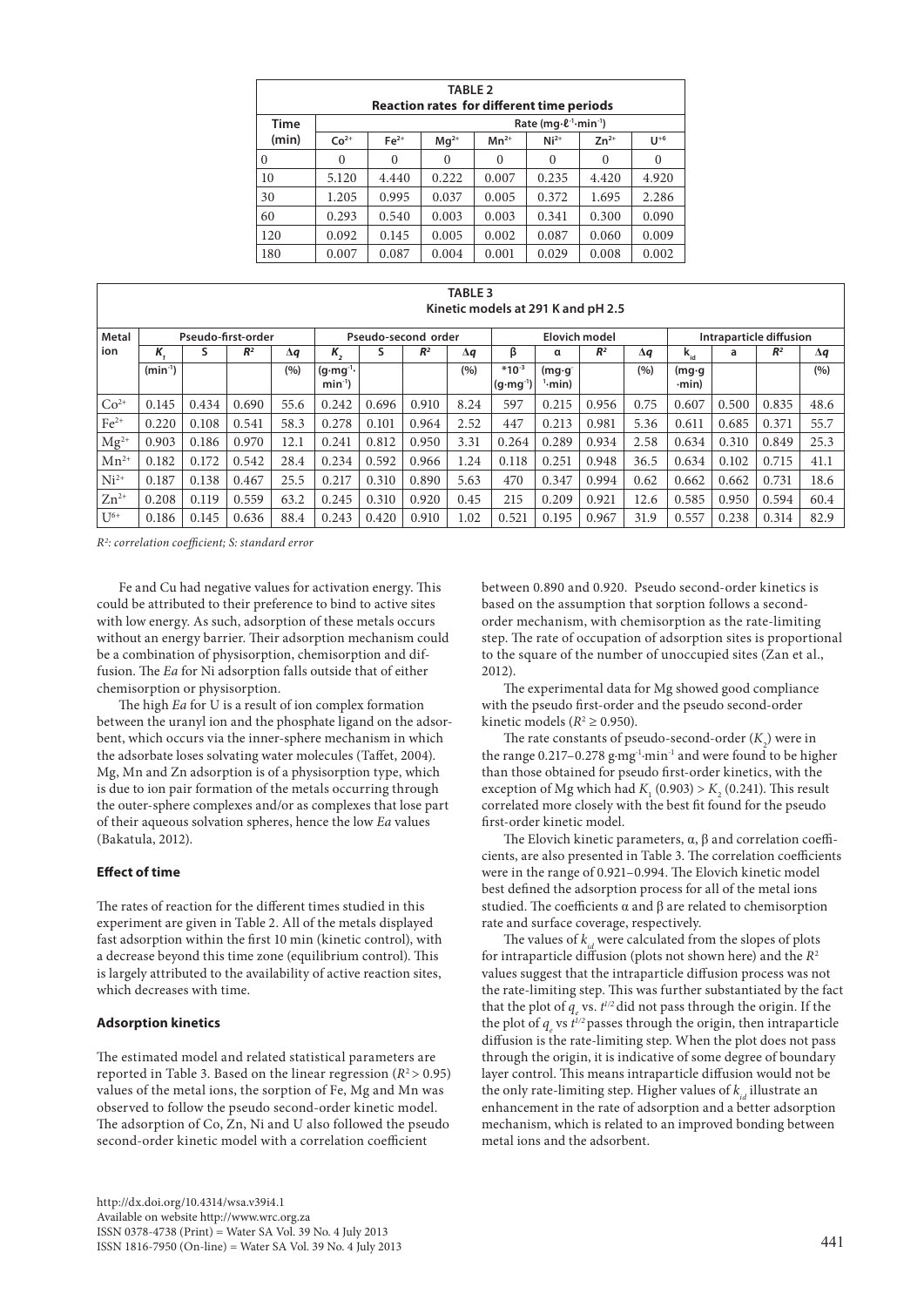| <b>TABLE 4</b>                                                                   |                                          |                                  |                |         |                            |                         |                |  |  |  |
|----------------------------------------------------------------------------------|------------------------------------------|----------------------------------|----------------|---------|----------------------------|-------------------------|----------------|--|--|--|
| Adsorption parameters calculated using the Langmuir and the Freundlich isotherms |                                          |                                  |                |         |                            |                         |                |  |  |  |
| <b>Metal</b> ion                                                                 |                                          | Langmuir model                   |                |         |                            | <b>Freundlich model</b> |                |  |  |  |
|                                                                                  | $q_{\scriptscriptstyle a}$<br>$(mg·g-1)$ | B<br>$(\ell$ ·mg <sup>-1</sup> ) | R <sup>2</sup> | $R_{s}$ | $K_{\scriptscriptstyle f}$ | $\mathbf n$             | R <sup>2</sup> |  |  |  |
| $Co2+$                                                                           | 55.6                                     | 0.268                            | 0.998          | 0.427   | 0.165                      | 4.01                    | 0.606          |  |  |  |
| $Cu2+$                                                                           | 277.2                                    | 0.0157                           | 0.998          | 0.928   | 0.587                      | 1.82                    | 0.831          |  |  |  |
| $Fe2+$                                                                           | 158.4                                    | 0.1596                           | 0.999          | 0.556   | 0.604                      | 2.32                    | 0.820          |  |  |  |
| $Mg^{2+}$                                                                        | 34.98                                    | 0.4622                           | 0.182          | 0.300   | 0.387                      | 1.53                    | 0.342          |  |  |  |
| $Mn^{2+}$                                                                        | 125                                      | 0.010                            | 0.999          | 0.995   | 1.257                      | 1.35                    | 0.962          |  |  |  |
| $Ni2+$                                                                           | 204                                      | 0.3504                           | 0.988          | 0.363   | 0.754                      | 2.31                    | 0.996          |  |  |  |
| $Zn^{2+}$                                                                        | 178.6                                    | 0.0237                           | 0.986          | 0.894   | 0.483                      | 8.85                    | 0.766          |  |  |  |
| $I J^{6+}$                                                                       | 147.2                                    | 0.062                            | 0.909          | 0.581   | 2.705                      | 5.3                     | 0.982          |  |  |  |

*R* = correlation coefficient. Initial concentration of metal ion is 5 mg∙ℓ<sup>-1</sup>; R<sub>s</sub> = separation factor

#### **Adsorption isotherms**

The values of adsorption constants and correlation coefficients obtained for both adsorption models are presented in Table 4. The Langmuir constant (*b*) values were found to be higher for Co, Fe, Mg and Ni. Although Mg had the highest value for *b*, its experimental data did not fit the Langmuir isotherm. The essential characteristics of the Langmuir isotherm expressed by a dimensionless constant separation factor  $R_s$  were in the range 0 to 1 for the adsorption of metal ions onto BPAP, thereby indicating favourable adsorption. The values for  $R<sub>s</sub>$  are shown in Table 4.

As seen from the table, the correlation coefficients for all the adsorbate–adsorbent systems were very high (> 95%) for the Langmuir model, except for Mg and U. The experimental data for Mn and Ni can also be described by the Freundlich model. The adsorption of U is defined by the Freundlich isotherm. The experimental data for Mg did not fit the Freundlich model either. A good fit of the Freundlich isotherm to an adsorption system means there is almost no limit to the amount which can be adsorbed. The magnitude of the Freundlich parameter  $K_c$ gives quantitative information on the relative adsorption affinity towards the adsorbed cation and the magnitude of the constant 1/*n* provides information about the linearity of adsorption. Nonlinear adsorption indicates that the adsorption energy barrier increases exponentially with an increasing fraction of filled sites on the adsorbent (Schwarzenbach et al., 2003).

The magnitude of  $K<sub>c</sub>$  values indicate that for this adsorbent the adsorption of Ni and Mn is favoured over that of Fe, Mg, Zn and Cu.

The value of  $q_{_o}$  (i.e. maximum uptake) appears to be significantly higher for Cu, Ni, Zn, Fe and Mn. The value of 1/*n* less than unity is an indication that significant adsorption takes place at low concentrations, but that the increase in the amount adsorbed with concentration becomes less significant at higher concentrations, and vice versa (Vaishnav et al., 2011).

#### **Desorption studies**

Desorption studies help to elucidate the nature of adsorption and recycling of the spent adsorbent and the metal ions. The results for the desorption of U essentially showed an optimum desorption at about 0.8 mol⋅ $\ell$ <sup>-1</sup> Na<sub>2</sub>CO<sub>3</sub>. This is expected as U tends to form strong complexes with carbonates (Tutu et al., 2009). The other metals were not released with this solution. Optimum desorption was achieved at 1 mol∙ℓ-1 EDTA

concentration with 75% of Fe, 30% of Cu and 10% of Mg. The other metals displayed <5% desorption. At 1 mol∙ $\ell$ <sup>-1</sup> H<sub>2</sub>SO<sub>4</sub> concentration, 45% of Cu and 20% of Mg were desorbed while the rest of the metals had <5% desorption.

## **CONCLUSIONS**

The BPAP silica polyamine composite has been shown to be an effective adsorbent for the removal of metals from aqueous solution and particularly from acidic drainages such as AMD. Adsorption kinetics are important in establishing the time zones and effective lifespanss of adsorbents and provide information on the need for regeneration. The Langmuir isotherm best described the adsorption of the metal ions studied. The pseudo second-order kinetic model as well as the Elovich model best defined the kinetic adsorption process. Thermodynamic studies were shown to be important in determining the surfacemetal reaction mechanisms. The sorption process was found to be of a physiosorption type for most of the metals, as predicted by the activation energies. While desorption results for U were commendable, those for other metals were unsatisfactory, thus necessitating further exploitation of other desorbents.

# **ACKNOWLEDGEMENTS**

The authors would like to thank the Carnegie Corporation and the Friedel Sellschop Foundation for financial support.

## **REFERENCES**

- AKCIL A and KOLDAS S (2006) Acid mine drainage (AMD): causes, treatment and case studies. *J. Clean. Prod.* **14** 1139–1142.
- ALLEN SJ, McKAY G and KHADER K (1989) Intraparticle diffusion of a basic dye during adsorption onto sphagnum peat. *J. Environ. Pollut.* **50** 39–50.
- BAKATULA EN (2012) Development of a biophysical system based on bentonite, zeolite and micro-organisms for remediating gold mine wastewaters and tailings ponds. PhD thesis, University of the Witwatersrand, Johannesburg. 465 pp.
- BOPARAI HK, JOSEPH M and O'CARROLL DM (2010) Kinetics and thermodynamics of cadmium ion removal by adsorption onto nano zerovalent iron particles. *J. Hazardous Mater.* **186** 458–465.
- CHANDER S and MOHAN D (2001) Single component and multicomponent adsorption of metal ions by activated carbons. *Colloids Surf. A* **177** 183–196.
- COZMUTA ML, COZMUTA MA, PETER A, NICULA C, BAKA-TULA EN and TUTU H (2012) The influence of pH on the adsorption of lead by Na-clinoptilolite: Kinetic and equilibrium studies. *Water SA* **38** (2) 269–278.

[http://dx.doi.org/10.4314/wsa.v39i4.](http://dx.doi.org/10.4314/wsa.v37i4.18)1 Available on website http://www.wrc.org.za ISSN 0378-4738 (Print) = Water SA Vol. 39 No. 4 July 2013  $442$ <br>ISSN 1816-7950 (On-line) = Water SA Vol. 39 No. 4 July 2013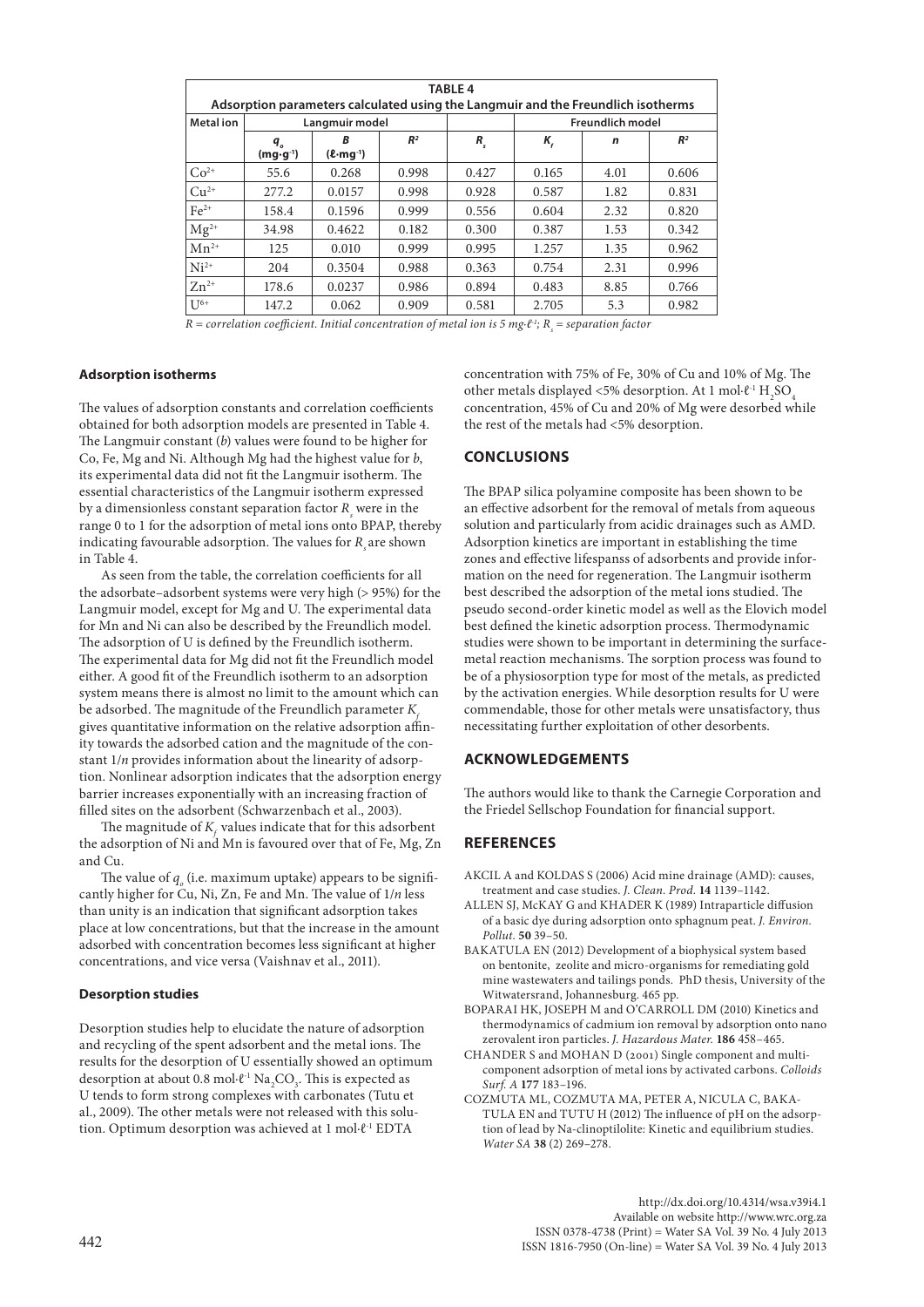- GÜNAY A, ARSLANKAYA E and TOSUN I (2007) Lead removal from aqueous solution by natural and pretreated clinoptilolite: Adsorption equilibrium and kinetics. *J. Hazardous Mater.* **146** (1-2) 362–371.
- HO YS, WASE DAJ and FORESTER CF (1999) Kinetic studies of competitive heavy metal adsorption by sphagnum peat. *Environ Technol*. **17** 441–443.
- HUGHES M, MIRANDA P, NIELSEN D and ROSENBERG E (2006) Silica polyamine composites: New supramolecular materials for cation and anion recovery and remediation. *Macromol. Symp.* **235** 161–178.
- JIANG J, WU L, LI N, LUO Y, LIU L, Q. ZHAO Q, ZHANG L and CHRISTIE P (2009) Effects of multiple heavy metals contamination and repeated phytoextraction by *Sedum plumbizincicola* on soil microbial properties. *Eur. J. Soil Biol*. **46** 18–26.
- KAILASAM V, ROSENBERG E and NIELSEN D (2009) Characterization of surface-bound Zr(IV) and its application to removal of As(V) and As(III) from aqueous systems using phosphonic acid modified nanoporous silica polyamine composites. *Ind. Eng. Chem. Res.* **48** 3991–4001.
- KAUR R, SINGH J, KHARE R and ALI A (2012) Biosorption the possible alternative to existing conventional technologies for sequestering heavy metal ions from aqueous streams: A Review. *Univers. J. Environ. Res. Technol.* 2 (4) 325–335.
- LAGERGREN S (1898) Zur theorie der sogenannten adsorption gelöster stoffe. *Kungliga Svenska Vetenskapsakademiens. Handlingar*, Band **24** (4) 1–39.
- QIU H, LV L, PAN B, ZHANG Q, ZHANG W and ZHANG Q (2009) Critical review in adsorption kinetic models. *J. Zhejiang Univ. Sci. A* **10** (6) 716–724.
- ROSENBERG E, NIELSEN D, HUGHES MA, VIALE A, GOBETTO R, FEREL J and BURTON S (2006) Structural investigations of silica polyamine composites: Surface Coverage, metal ion coordination,

and ligand modification. *Ind. Eng. Res.* **45** 6538–6539.

- SCHWARZENBACH RP, GSCHWEN MP and IMBODEN DM (2003) *Environmental Organic Chemistry.* John Wiley & Sons, Inc., Hoboken, NJ. 1313 pp.
- SRIVASTAVA R and RUPAINWAR DC (2011) A comparative evaluation for adsorption of dye on Neem bark and Mango bark powder. *Indian J. Technol*. **18** 67–75.
- TAFFET M (2004) Study of the reactions controlling the mobility of uranium in ground and surface water systems in contact with apatite. Lawrence Livermore National Laboratory Report, UCRL-TR-203891. University of California, Livermore, CA.
- TENG H and HSIEH C (1998) Influence of surface characteristics on liquid-phase adsorption of phenol by activated carbons prepared from bituminous coal. *Ind. Eng. Chem. Res.* **37** (9) 3618–3624.
- TUTU H, McCARTHY TS, CUKROWSKA EM, CHIMUKA L and HART R (2009) Radioactive disequilibrium and geochemical modelling as evidence of uranium leaching from gold tailings dumps in the Witwatersrand Basin. *Int. J. Environ. Anal. Chem.* **89** 687–703.
- VAISHNAV V, CHANDRA S and DAGA K (2011) Adsorption studies of Zn (II) ions from wastewater using *Calotropis procera* as an adsorbent. *Int. J. Sci. Eng. Res.* **2** (12) 2229–5518.
- WANG XS, HUANG J, HU HQ, WANG J and QUIN Y (2007) Determination of kinetic and equilibrium parameters of the batch adsorption of Ni(II) from aqueous solutions by Na-mordenite. *J. Hazardous Mater.* **142** (1–2) 468–476.
- WEBER TW and CHAKARVORTI PK (1974) Pore and solid diffusion models for fixed bed adsorbers. *Am. Inst. Chem. Eng. J.* **20** 228–237.
- ZAN F, HUO S, XI B and ZHAO X (2012) Biosorption of  $Cd^{2+}$  and  $Cu^{2+}$ on immobilized *Saccharomyces cerevisiae*. *Front. Environ. Sci. Eng*. **6** (1) 51–58.
- ZHENG H, LIU D, ZHENG Y, LIANG S and LIU Z (2009) Sorption isotherm and kinetic modeling of aniline on Cr-bentonite. *J. Hazardous Mater.* **167** 141–147.